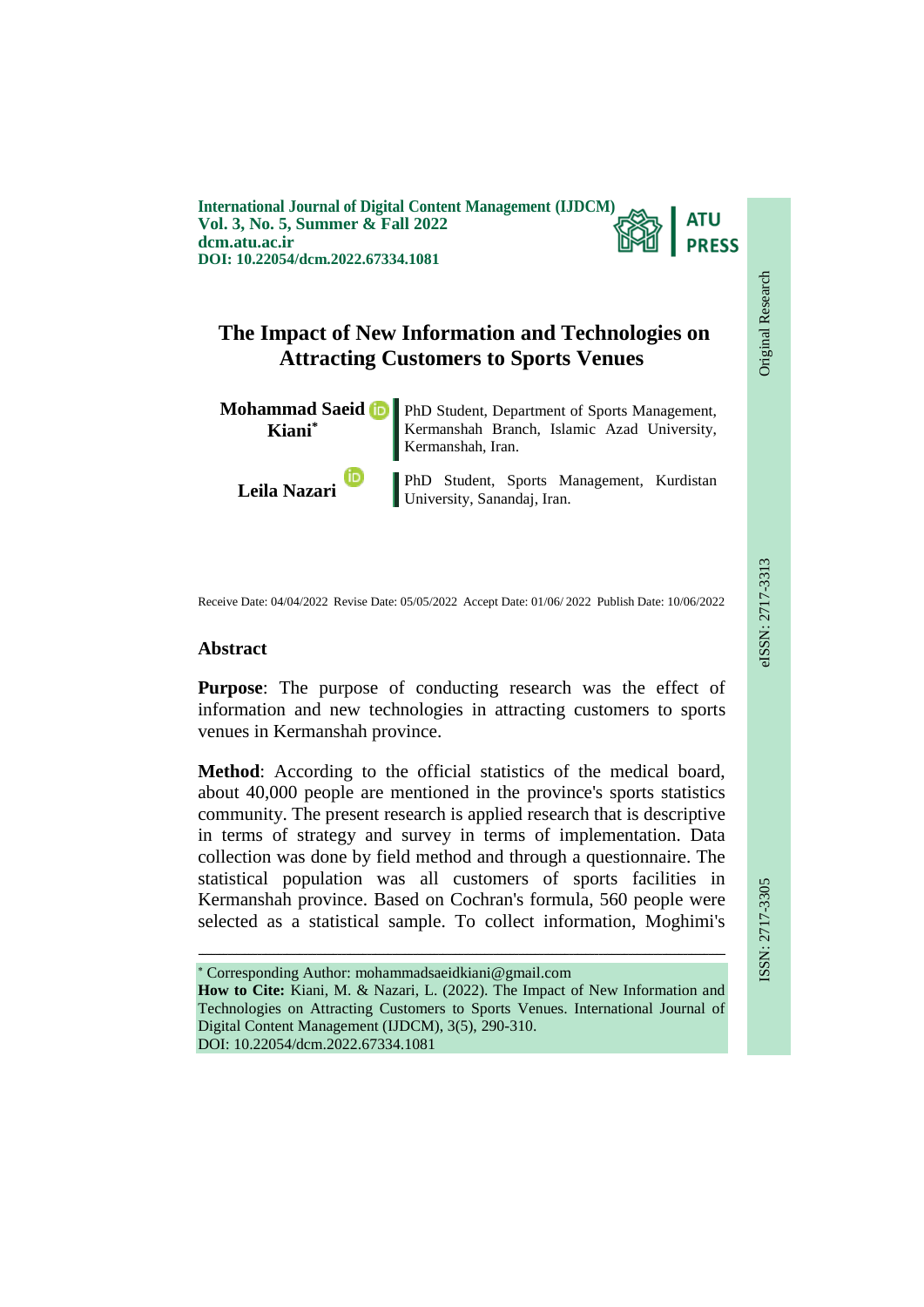(2010) mixed marketing questionnaires were adapted, and information technology and attracting research-made customers were used. The structural equation path analysis method was used to analyze the findings.

**Findings**: Findings indicate that the fit of the structural model of tcoefficients for all research relationships greater than 1.96 can be confirmed by the appropriateness of the fit of the structural equation model.

**Conclusion**: In general, it can be acknowledged that the combination of marketing and the use of information technology directly affects the process of attracting customers to sports venues, so it is recommended that managers use these strategies to highlight the competitive advantages of sports venues through the use of space. Put physical and virtual on the agenda.

**Keywords:** Customer Acquisition, New Technologies, Sports Marketing, Sports Management, Sports Venues.

#### **1. Introduction**

New technology can be considered as a continuation of the previous technologies that provide arrays and modifications to human beings to improve life. In other words, the term new technology can be applied to the advances made and innovations presented in various fields of information technology. In today's world, technology is evolving at an increasing rate. To keep up with such a fast-paced trend, we need to identify the technology of the day and work on it. In this way, we were able to keep pace with the changes and developments around us and take advantage of the facilities before us (Vaziri et al. 2020). Many years have passed since the concept of marketing and its use. Few organizations today can be found that are unfamiliar with marketing concepts and do not care about customer acquisition. Marketing and its role in the promotion of enterprises and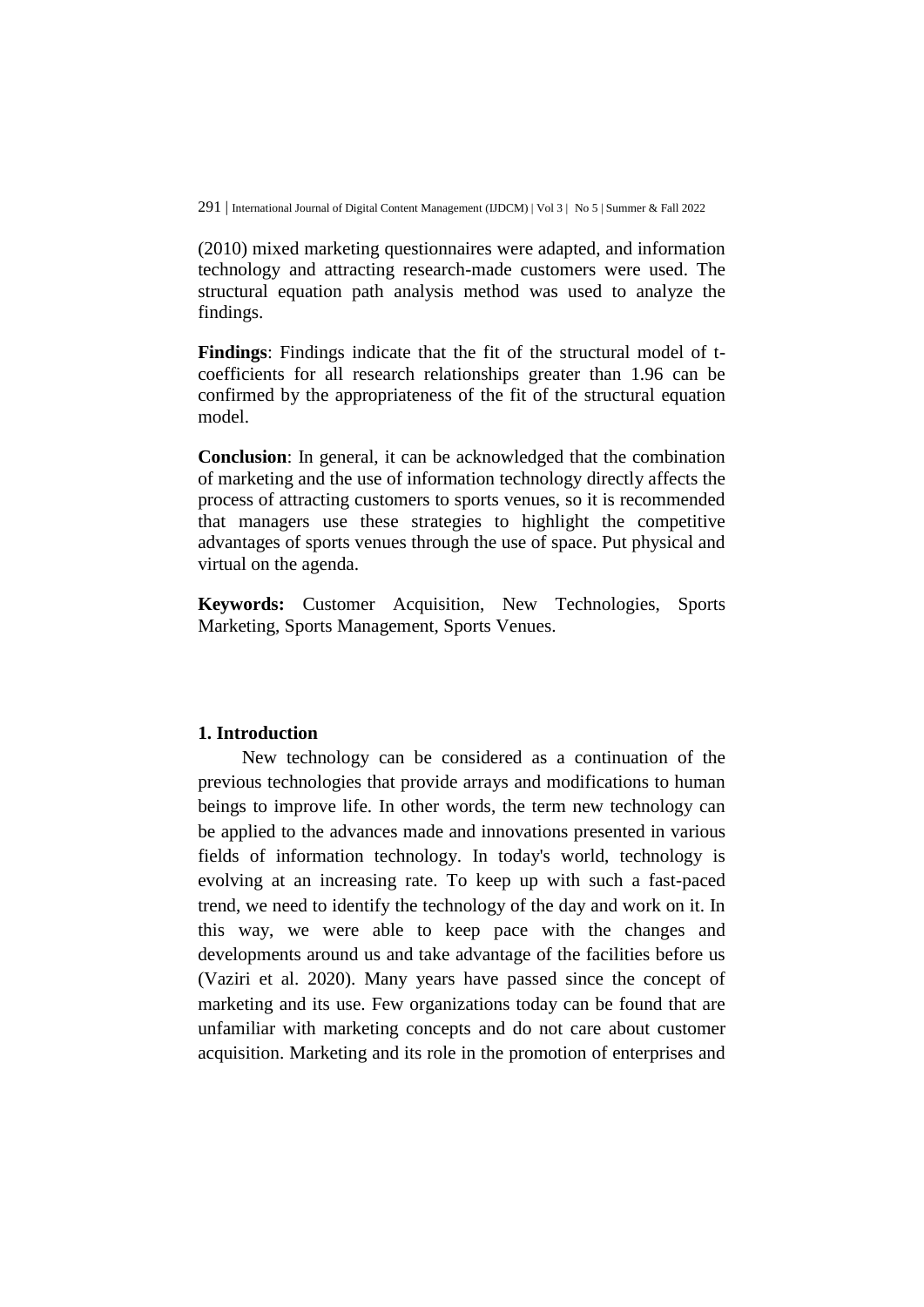its impact on the development and economic growth of countries are not hidden from anyone. The Internet is one of the factors influencing marketing and ways to promote these activities in the current arena. The growth of the Internet has created opportunities for customers and companies that are in a global online market, and one of these opportunities is e-marketing. Due to the widespread use of the Internet and information technology, all organizations and industries need to use e-marketing in their business to maintain their competitive position. The development of new information and communication technologies has also provided opportunities for development and marketing in the field of educational and cultural products (for example, e-book sales). Marketing through new technology and information has various advantages, including global market, efficiency compared to other marketing channels, new service opportunities based on Internet technology, time savings, cost savings, the possibility of establishing an interactive and continuous relationship with the customer, Ease of choice, the ability to use text and audio and moving images, providing a large amount of useful information, being informed of new opportunities, being up to date (Kim2012). (Kapatina et al. 2018)The advancement of Internet technology enables companies to communicate better and more effectively with customers and to adapt their products to their needs. Sport as an effective power in economic and social development with direct and indirect effects plays an important role in the economy of countries. The sports industry, by having a motivating factor such as holding sports competitions, has made it possible to take advantage of advertising and media opportunities, which in turn has created the necessary platform for interaction between industry, trade, and sports, which serves as a strategic bridge. It is in the service of sports development and its economic prosperity (Farahani et al 2017). Sports venues as social spaces that are in direct contact with people, to perform better and generate more revenue, need to attract as many customers as possible. To remain competitive and survive, organizations must have a correct and accurate knowledge of the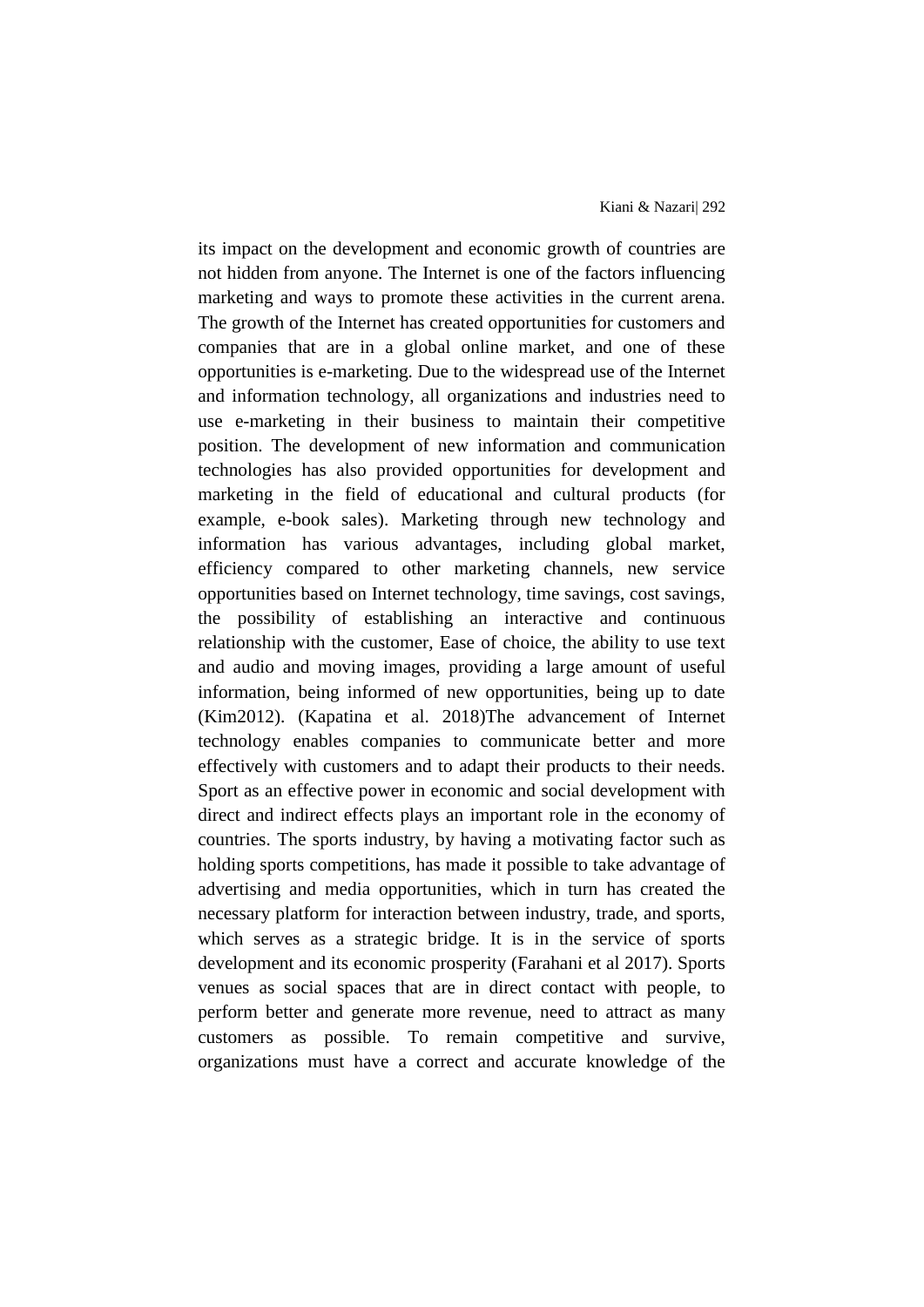external environment, especially customers, who are the main pillar of the external environment, to timely understand the needs and desires of customers for better service and satisfaction. Most and finally their lasting and long preservation took steps. This is the need to change organizations and move beyond the traditional form to introduce new concepts in the field of customer service and introduction (Akroush 2011).

In the modern world of business, there is evidence of increasing competition from many companies, especially those operating in the service industry. That's why knowing the return of customers is so important. This has led to the development of relationship marketing strategies and the implementation of related tactics by organizations (Sandrotis and Varkiy 2017). In the last decade, there has been a lot of buzz on social media around the world. Many elements in social media sometimes make it very difficult to understand the whole text, and online marketing, in a simple definition, is communicating with customers through online tools. In general, online marketing pursues the same goals as more traditional forms of marketing: increasing brand awareness, generating leads, and finding new customers. Kotler et al (2005). The media in the new age is one of the inseparable factors of daily life. Press, radio, television, internet, and websites are among the media that are always used by people in the community and attract their audience in proportion to their efficiency (2019 Shahbazi). With the advent of the Internet and online computer networks in today's world, the organization's website is the first point of contact between users and the organization and its services (Amiri 2020). "Sports marketing is a social and managerial process that individuals and groups acquire through the creation and exchange of products and value for each other."Advertising, social media, digital platforms, ticket sales, social relationships, online marketing, or internet marketing is any tool, strategy, and method that further introduces the name of the business and brand in the online space. Online is the use of Internet tools to introduce business and products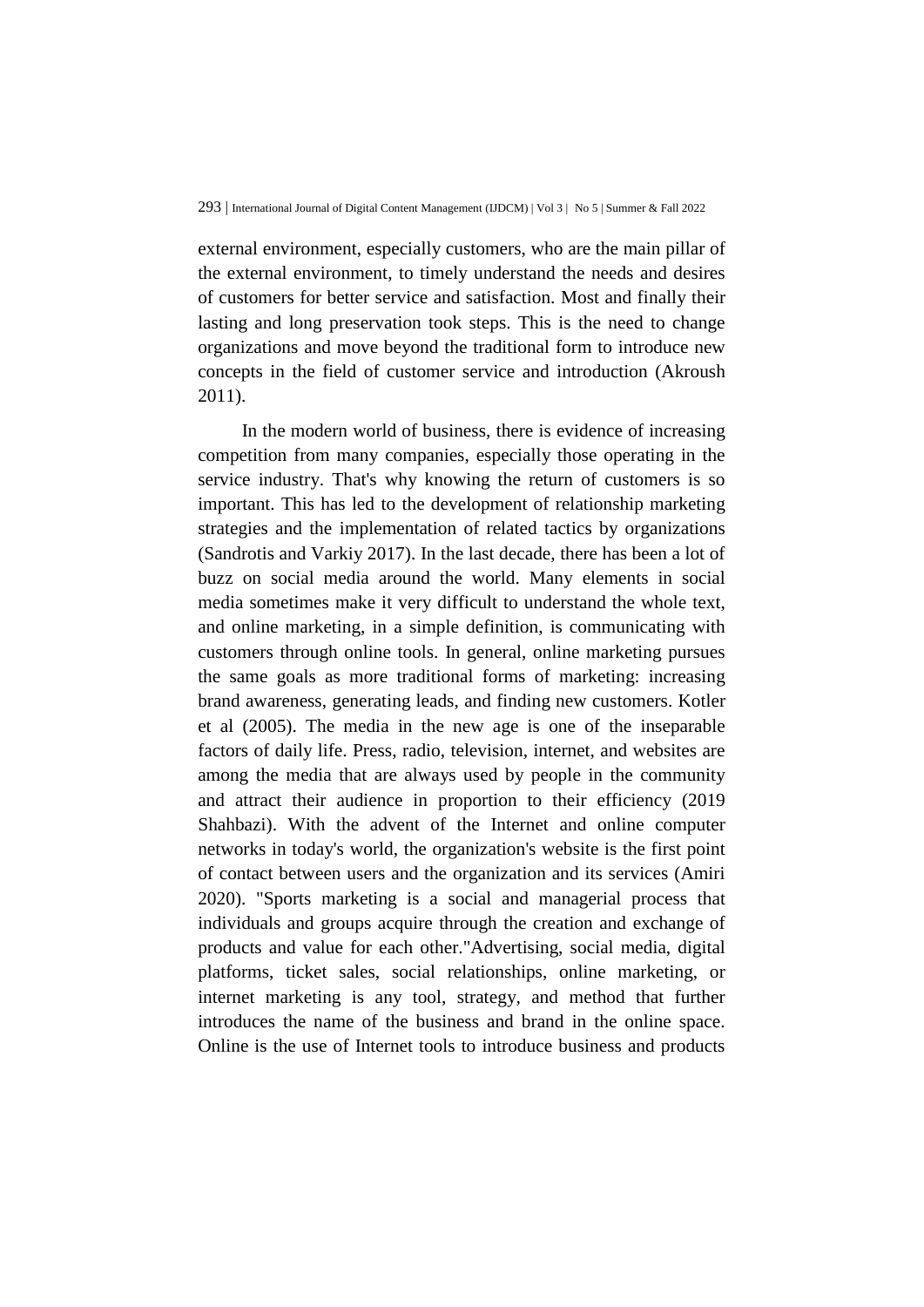to potential customers and encourage them to buy products (Bahrami et al. 2021). Organizations today are in a state of changing processes and are strongly influenced by the change. To this end, organizations need to regularly review and review their processes and methods to play a significant role in the environment and organize their operational processes to achieve missions, values, and benefits, in such a way that in addition to their survival. In the present situation, they can meet the needs of the environment (Jankwart et al 2017). Organizations today are in a state of changing processes and are strongly influenced by the change. To this end, organizations need to regularly review and review their processes and methods to play a significant role in the environment and organize their operational processes to achieve missions, values, and benefits, in such a way that in addition to their survival. In the present situation, they can meet the needs of the environment (Jan wart et al., 2017). In the third millennium AD, information is considered the main pillar of the power of civilizations and now information and technology are the most basic foundations of civilization in the third millennium. We live in an information age, an age in which the ability to produce and access new information is a key factor in the growth of organizations. Improving the status of organizations depends to a large extent on new production capacity and knowledge. Today, information technology has a very important role in the success of organizations and has become a very important information and communication tool that has accelerated and facilitated many things in organizations. This technology is also the creator of many new information and communication capabilities. Many organizations have realized the importance and impact of information technology on the success of the organization and seek to achieve different angles (Hen et al., 2017).

Information and communication technologies have created the infrastructure in today's life that no longer avoids the margins of past payments and prolongs the time for decisions and information. These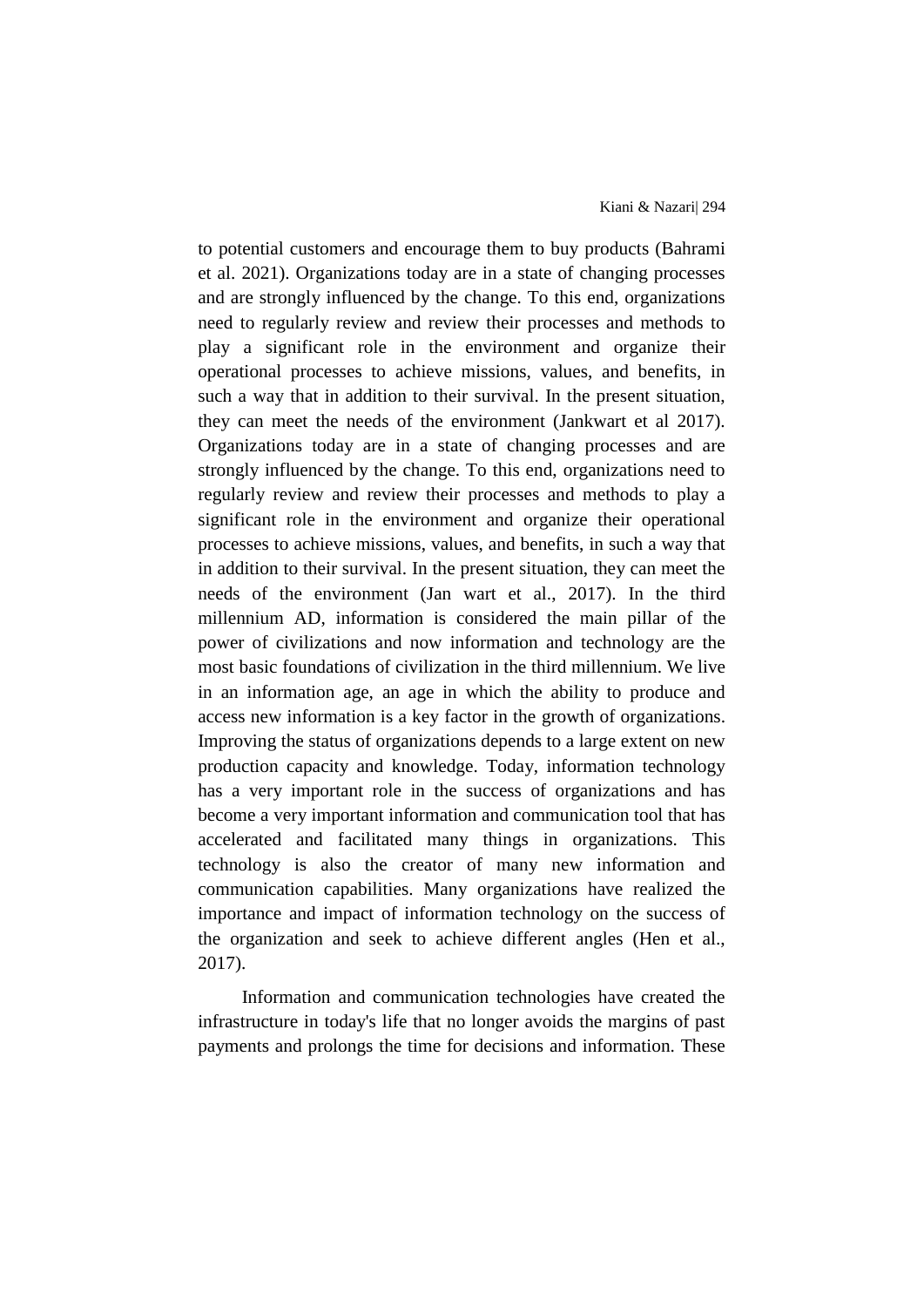infrastructures will increase the productivity of resources and streamline the flow of information based on information systems, and the final product will be based on information technology. In many cases, people try to get away from daily activities and relax or focus on issues other than daily work, one of which is doing sports. Exercise has many fans due to its invigorating nature. Using them makes the organization's processes faster and more accurate and less costly. Therefore, it can be said that the future will be for those organizations that align themselves with the realities and requirements of information technology. Given the importance of the Internet, Idris and Ibrahim (2015) concluded that despite the use of e-marketing by companies, this tool does not have a positive effect on their marketing performance. The results of a study by Kirkova et al. (2015) showed that customers have a positive outlook on Internet marketing. Research by Stevens et al. (2012) found that Internet marketing would be more effective if it was able to receive an immediate response from customers. Kapatina and Tozani (2011) showed that developing emarketing and site design plan will increase sales revenue. In a study, it was stated that information technology causes the creation, maintenance, and increase of social capital, and cognitive, structural, and relational dimensions in women (Hen et al., 2017). Leukimidis (2016) attributes the lack of successful presence of organizations on the Internet to the loss of huge sources of capital. The World Wide Web gives sports organizations a chance to connect with fans. A website is an important communication tool in sports organizations. Rice and Leonardi (2013) point out that information and communication technology can affect many characteristics of the organization such as organizational structure and attitude of human resources and internal and external communication. Kuger et al. (2012) acknowledge that managers, Employ management information systems at all levels (strategic, intermediate, and operational) that need to be improved. So their employees are determined to prevent rework. In this regard, Zohrehvand et al. (2014) point out that managers and all employees of sports clubs should acquire the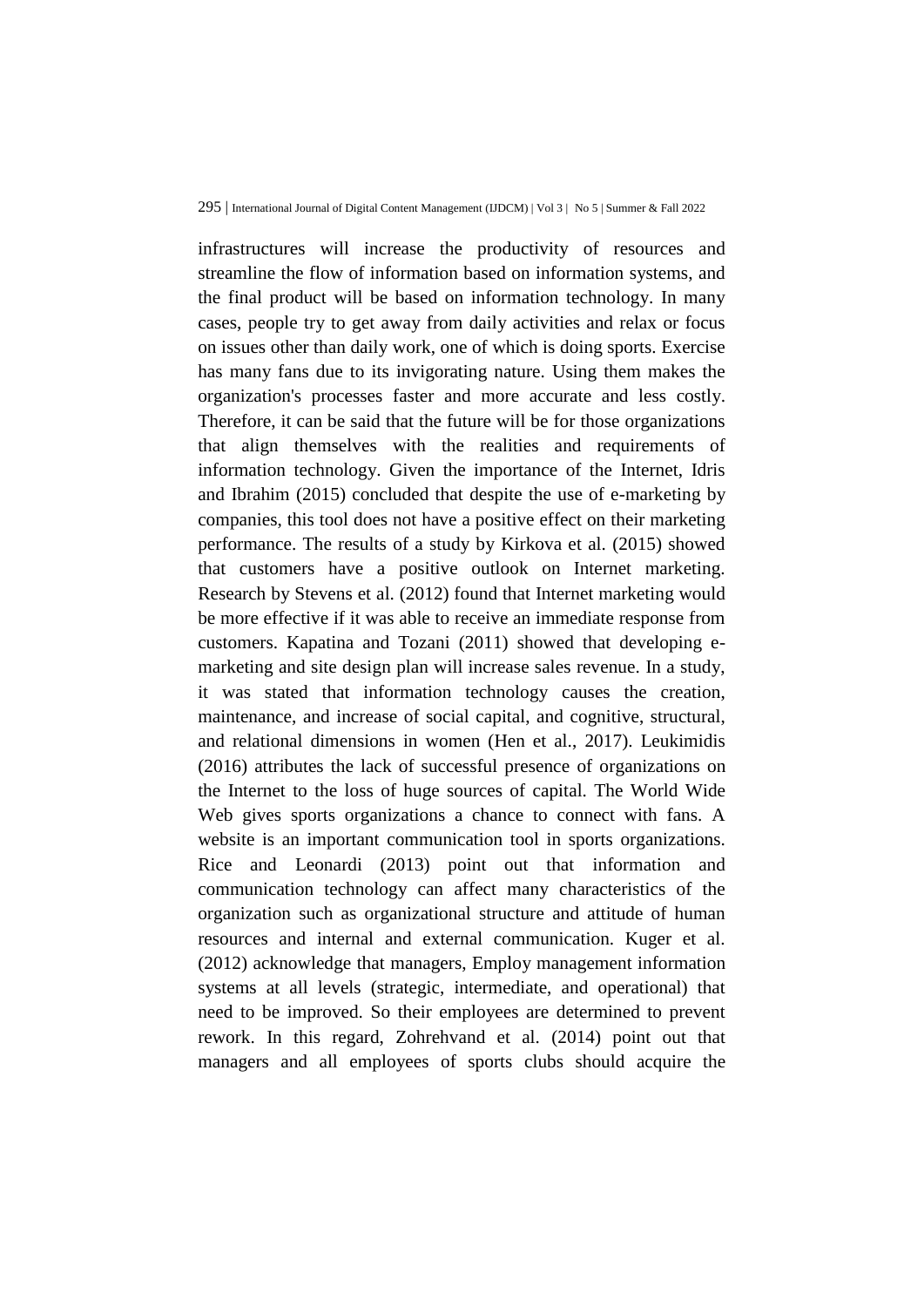necessary skills in using the Internet, as well as know the widely used computer software related to their field of work and have the skills to use it. Competitive intelligence can also be an important source of information for planning by gathering information about the present and future behavior of competitors and the business environment. We consider marketing as a kind of social and managerial process by which individuals and groups can meet their needs and wants through the production, creation, and exchange of products and value with others. The marketing mix includes deciding on the right product mix, price, promotion, and location. Service marketing theorists have done many studies on the difference between service marketing and product marketing. By showing that service marketing requires different decisions about goods, these thinkers were able to distinguish service marketing from product marketing (Nazari et al<sup> $\gamma \cdot \gamma$ </sup>). Market orientation is a tool through which one can achieve a competitive advantage in the workforce that is related to variables such as market opportunity, competitors 'risks, and competitors' threats. Therefore, it seems that providing the ground for preparing and formulating a strategic plan for private clubs is a major and initial step to organizing a wide and diverse effort in the field of club sports. Because building strong brands plays a very important role in the service sector, sports clubs can innovate in service delivery when they lead their organization, both employees, customers, and managers, to integrate marketing and gain a competitive advantage in the long run. In this regard, research has shown that the quality of desirable services and satisfaction is one of the most important factors underlying customer loyalty. Also, there is a relationship between all aspects of the quality of sports club services and customer satisfaction and loyalty. Researchers have pointed out that the quality of services such as the quality of programs and the club environment affect customer satisfaction (Saeedi et al., 2015). Pedragosa and Correa (2009) Satisfaction is a variable that is related to customer expectations and club equipment and is very important in determining the level of customer loyalty to the club. Moral et al. (2016) considered the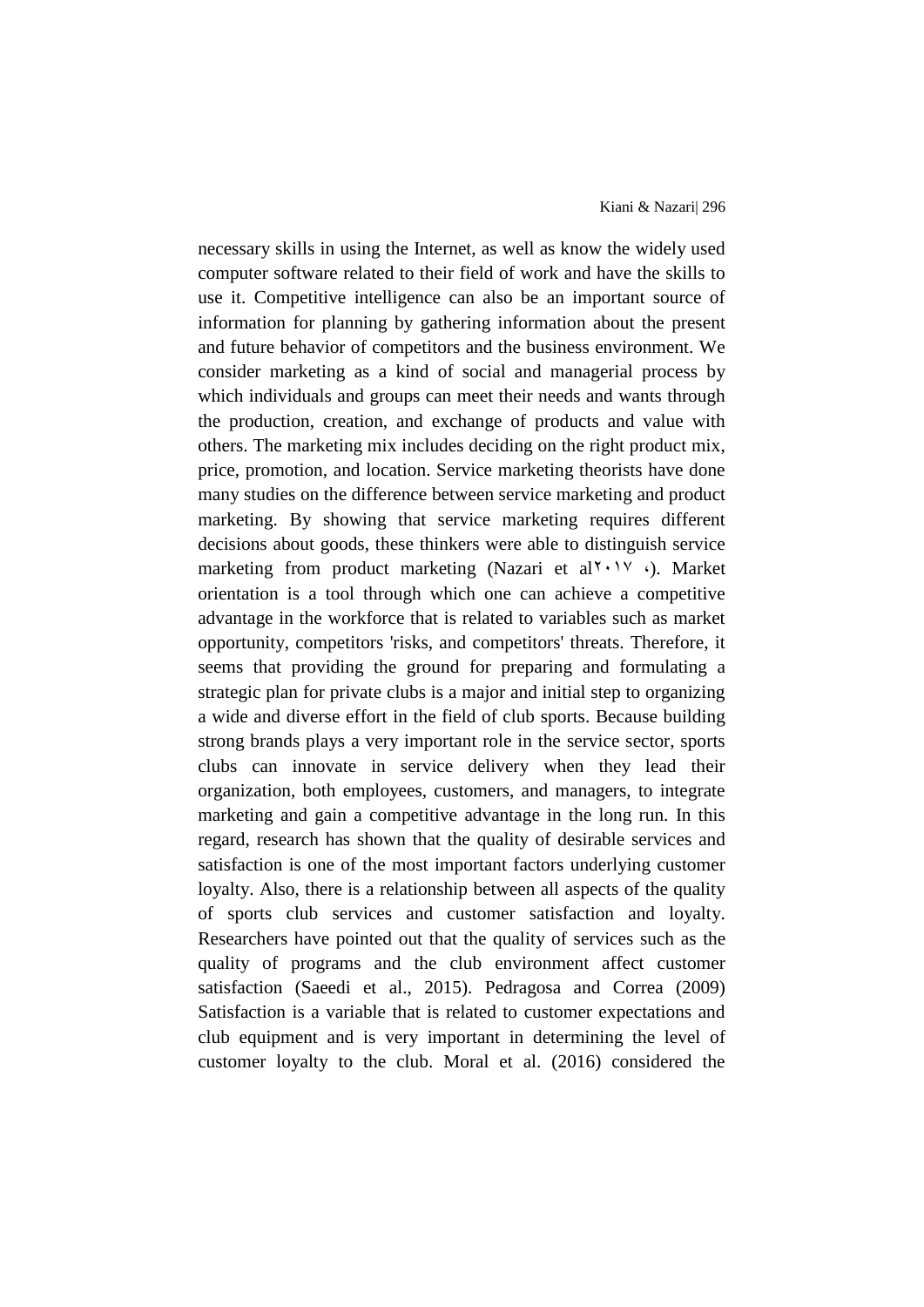relationship between after-sales service quality and customer satisfaction, retention, and loyalty (Kayaman and Arsley, 2007).

### **2. Methodology**

The present study is applied research in terms of purpose because it develops applied knowledge in a specific field and in terms of how to collect data, it is descriptive research and in terms of nature is a type of correlational research, because the purpose of this study is to discover the relationship between variables. Which will be done in a survey. According to the inquiry provided by the Club Affairs Office of the General Directorate of Sports and Youth of Kermanshah Province, the number of customers of sports facilities cannot be accurately estimated, so the statistical sample ceiling based on Cochran's formula of 560 people was considered for the present study. The sampling method of this study was cluster random (proportional to the sample size). To collect information, a questionnaire was used. To collect information, Mothibi Marketing Integrated Elements Questionnaire (2010) was used. To determine the validity of the researcher questionnaire for opinion polls and to confirm the face and content validity, a sample of the questionnaire was presented to ten sports management specialists and they examined the form and content of the questionnaire items according to the research objectives. Reliability was calculated through Cronbach's alpha (0.76). Researcher-made information technology questionnaire with 13 questions with three components of hardware, software, and human software in a pilot study through the method of halving 30 questionnaires from the sample, preliminary study of the distribution and after collection, questionnaires it was calculated by Cronbach's alpha method (0.79). The method of scoring the questionnaire was used through a five-point Likert scale. A structure analysis test in structural equations was used to analyze the findings. All data were analyzed using social sciences statistical software package version 19 and LISREL software version 8.54.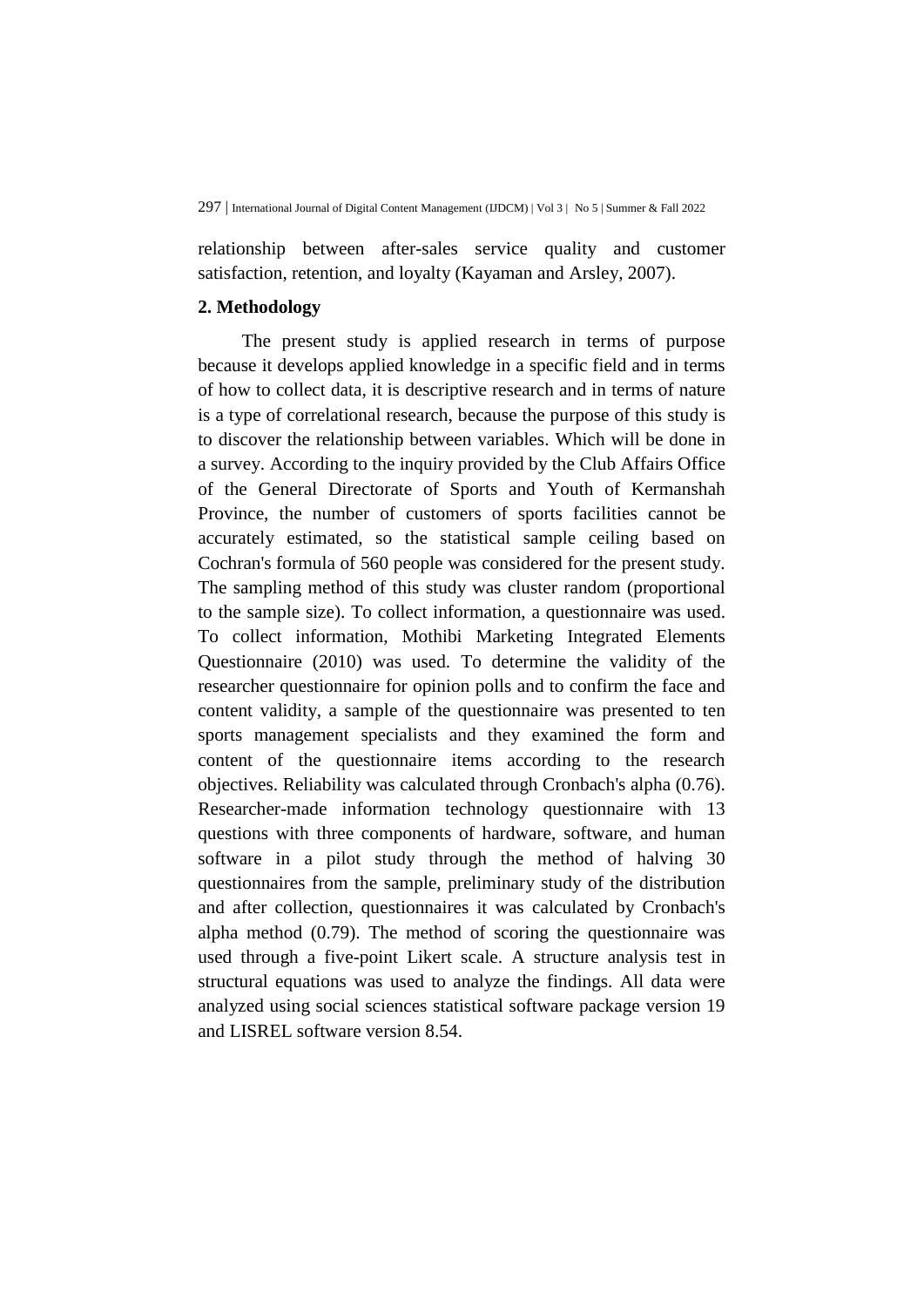Kiani & Nazari| 298

## **3. Findings**

| <b>Standard</b><br>deviation | Average | <b>Component Name</b>       | <b>Variables</b>                                                     |  |
|------------------------------|---------|-----------------------------|----------------------------------------------------------------------|--|
| 0.63                         | 3.12    | the product                 |                                                                      |  |
| 0.96                         | 3.38    | Price                       | <b>Mixed</b><br><b>Marketing</b>                                     |  |
| 0.64                         | 3.65    | Advertising                 |                                                                      |  |
| 0.83                         | 3.60    | Place                       |                                                                      |  |
| 0.55                         | 3.83    | Staff                       |                                                                      |  |
| 1.48                         | 2.47    | Facilities and<br>equipment |                                                                      |  |
| 1.88                         | 2.56    | Process                     |                                                                      |  |
| 1.72                         | 2.95    | software                    | <b>Information and</b><br><b>Communications</b><br><b>Technology</b> |  |
| 0.79                         | 3.78    | hardware                    |                                                                      |  |
| 0.81                         | 3.62    | Humanitarian                |                                                                      |  |
| 2.21                         | 4.96    | <b>Attract customers</b>    |                                                                      |  |

Table 1.describes the variables of marketing mix, strategic position of brand and communication and information technology

According to Table (1), among the components of the marketing



**Figure 1.** Model for predicting customer attraction through integrated elements of marketing and application of new information and communication technology in sports venues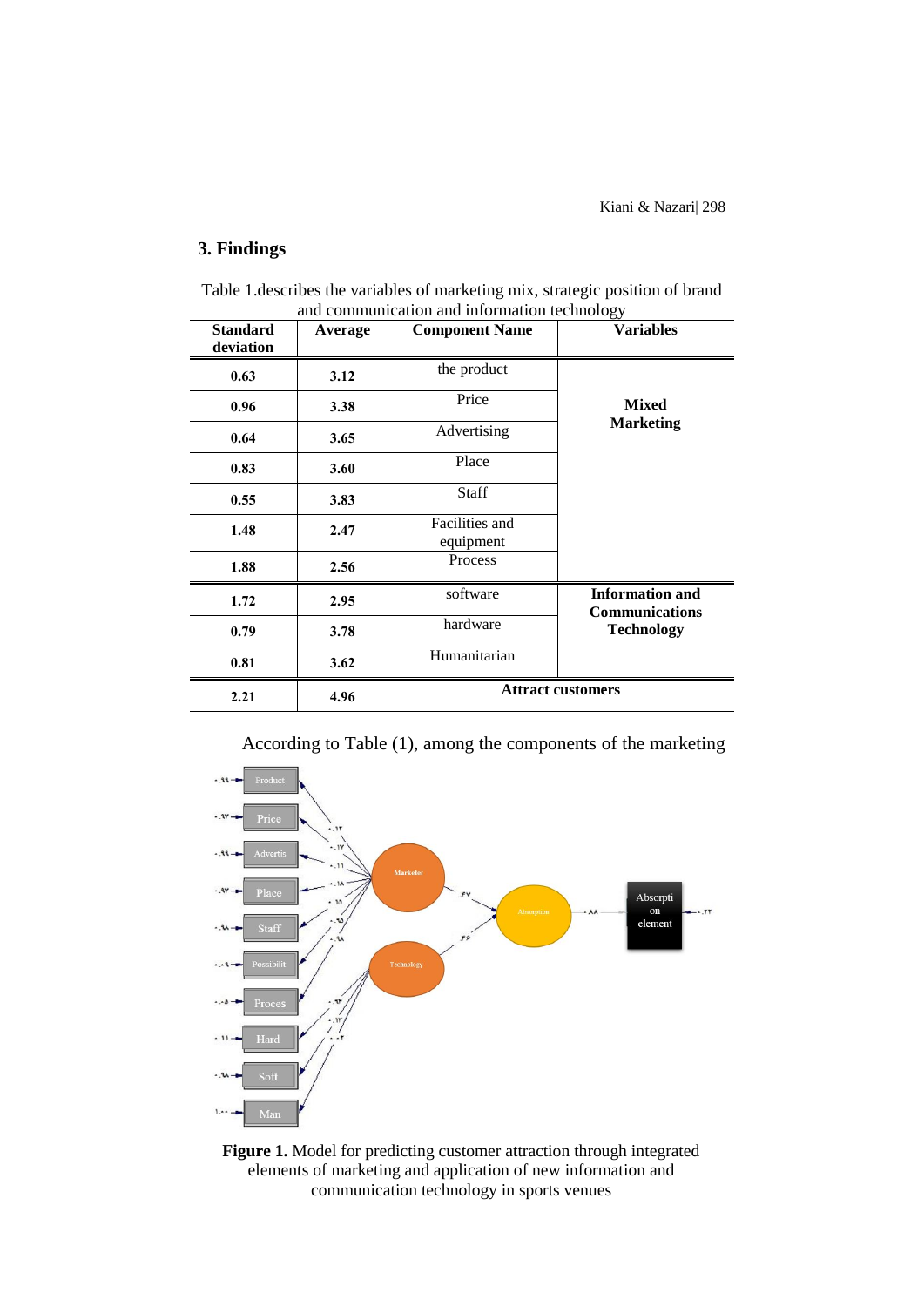mix, employees with an average of 83.3 have the highest average, and facilities and equipment with an average of 2.47 have the lowest average. Among the components of information technology, hardware with an average of 3.78 has the highest average, and software with an average of 2.95 has the lowest average. The average customer attraction is 4.96 with a standard deviation of 2.21.

| Acceptable<br>fit  | Model<br>fit<br>indices | Abbreviation | <b>Index name</b>                                   | Grouping<br>indicators     |  |
|--------------------|-------------------------|--------------|-----------------------------------------------------|----------------------------|--|
| GFI%90<            | 0/94                    | <b>GFI</b>   | Fit goodness index                                  |                            |  |
| AGFI%90<           | 0/91                    | <b>AGFI</b>  | Modified fit goodness<br>Absolute fit<br>index      |                            |  |
| <b>RMR%5&gt;</b>   | /011<br>$\bf{0}$        | <b>RMR</b>   | The root of the mean<br>of the remaining<br>squares | indicators                 |  |
| <b>NNFI%90&lt;</b> | 1/00                    | NNFI(TL)     | Tucker-Lewis<br>Index                               | <b>Adaptive fit</b>        |  |
| NFI%90<            | 0/97                    | <b>NFI</b>   | Normalized fit index                                |                            |  |
| CFI%90<            | 0/98                    | <b>CFI</b>   | indices<br><b>Adaptive Fit Index</b>                |                            |  |
| IFI%90<            | 0/98                    | <b>IFI</b>   | Incremental fit index                               |                            |  |
| $10$ RMSEA<        | 0/01                    | <b>RMSEA</b> | The root mean square<br>of the estimation error     |                            |  |
|                    | /087<br>$\bf{0}$        |              | p- value                                            | <b>Affordable</b>          |  |
|                    | 736                     | df           | Degrees of freedom                                  | fitting<br>characteristics |  |
| <3 CMIN/df0<       | 1/87                    | CMIN/df      | Chi-score normalized<br>to a degree of freedom      |                            |  |
| <b>PNFI%05&lt;</b> | 0/74                    | <b>PNFI</b>  | Normalized fitting<br>index                         |                            |  |

Table 2. Important indicators of the original model fit

Table 2. showed the values of the most important fitting indices of the model, including the square root of the mean error (0.01) and the ratio of two to the degree of freedom (1.87). As it is clear, all the indicators have met the required level at this stage, and this means that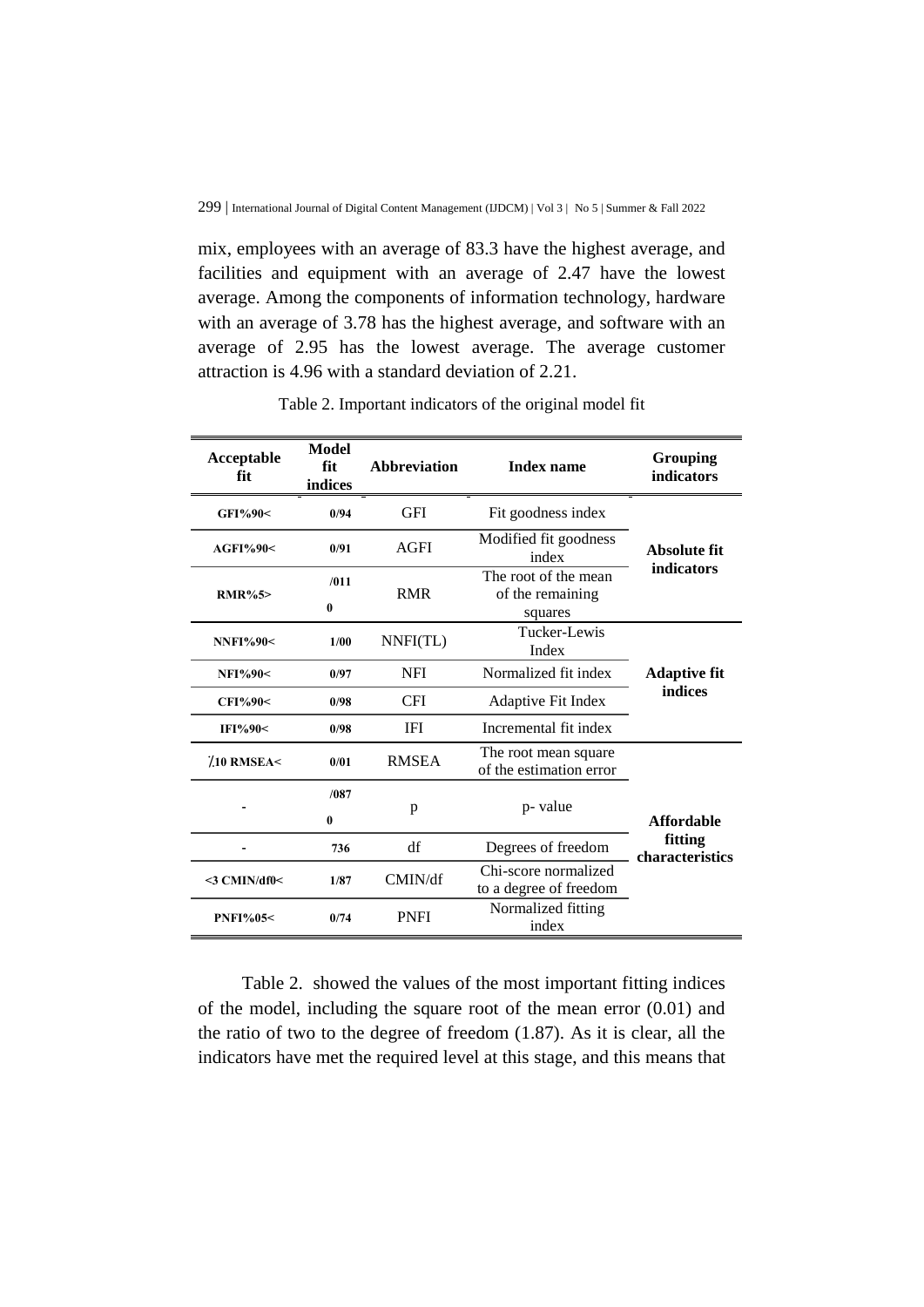the data support the research model. In other words, the research model is acceptable with the present graphic diagram.

#### **4. Conclusion and Discussion**

Because communication between people to educate and spread knowledge is increasingly possible through computers. Due to the competitiveness of the sports market, the customers of hats and sports services are becoming more and more valuable. According to Table (2), the average of the marketing mix elements obtained is higher than the average, i.e. the marketing mix elements are higher than average. The results of this study are consistent with the results of Zohrehvandyan et al. (2014). Customer loyalty is critical to an organization's success because attracting new customers is usually more expensive than retaining existing customers. Therefore, it is suggested that loyal fans be maintained as a competitive asset, and one of the ways to strengthen this is by creating a sincere, appropriate, and strong cooperative relationship between service providers and stakeholders. Blended marketing elements are one of the best tools that can help create a good strategy in sports marketing management, based on which each element can be considered as a controllable variable and sports needs based on the market. Set a goal. Sports clubs should have all the elements studied to have more customers, in other words, the existence of such things as good behavior of managers and staff of sports clubs, necessary expertise, proper appearance, effective trainer, commitment to work, proper communication And having human relations skills, up-to-date knowledge of coaches, the proximity of the club to the place of residence, the proportionality of tuition with people's income, easy access, good quality in sports clubs, breeding outstanding champions, equipping the club with modern equipment and ancillary facilities Existence of medical and nutrition consultant, the existence of accessories in sports clubs can be effective in marketing sports clubs and attract more people. According to Table (2), the average of the obtained information and communication technology elements is higher than the average. The results of this part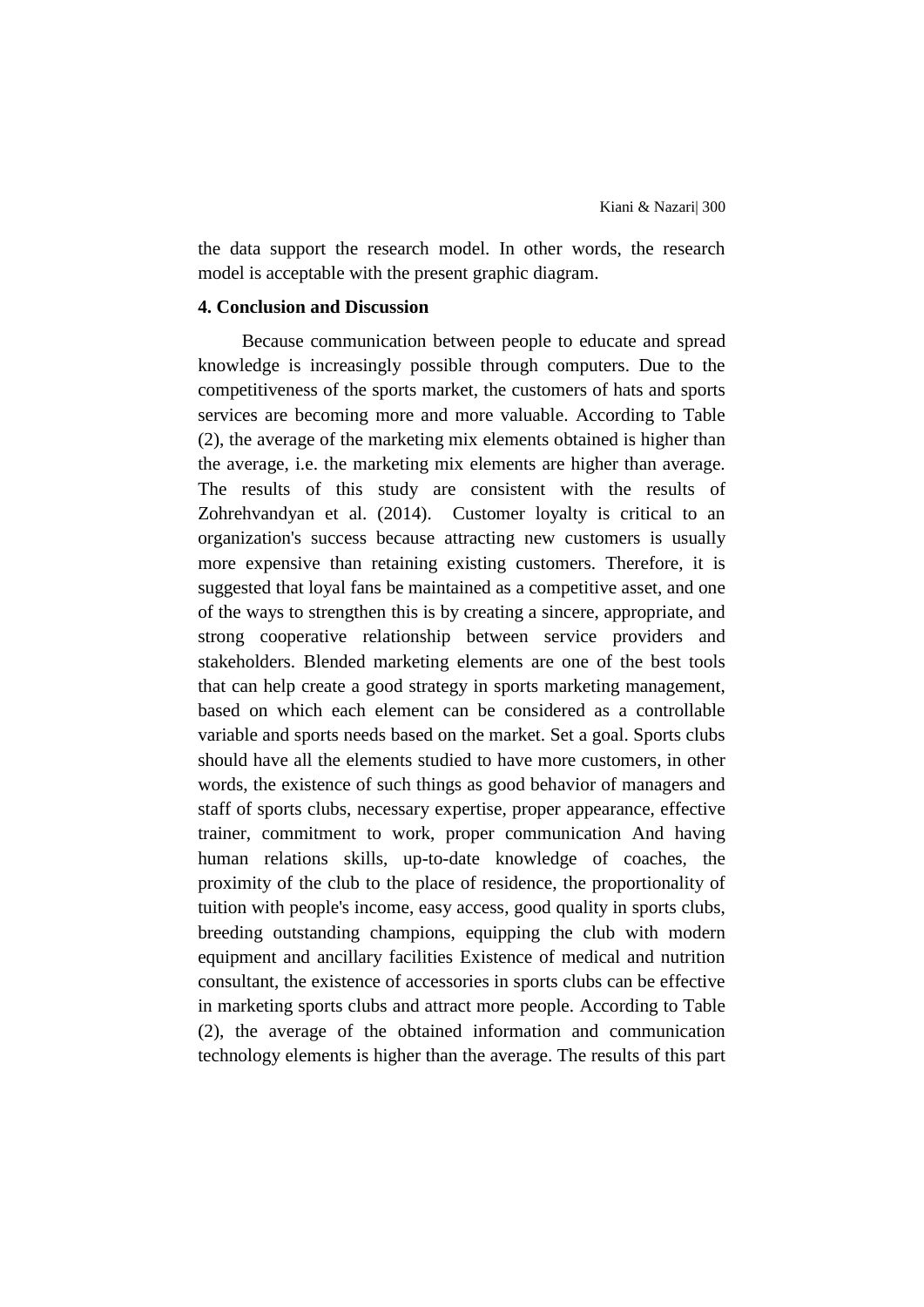of the present study are consistent with the achievements of Zohrehvandyan et al. (2014) acknowledged the level of information technology in sports clubs under appropriate study. Sports clubs can use new technologies and technologies in cyberspace to attract customers. For example, advertising sports classes, coaches, and other services through cyberspace channels or contracts with private mobile companies can be helpful. The reasons for this compatibility may be due to the up-to-dateness, effectiveness, necessity, and importance of using information technology in all systems and organizations. Information technology can play an important role in improving the productivity and efficiency of organizations. The use of information and communication technology to promote the success of sports clubs and customer loyalty is an important and effective factor in sports. Emphasizing that the use of information technology and management information systems can play an effective role in all aspects of sports, so all organizations and managers and those involved in sports should use these systems and technologies as much as possible. In this way, they succeed in planning, programming, services, and products and achieve their desired goals by developing the quantity and quality of affairs. Managers and employees of sports clubs as the main role and force of the organization have a major role in the success of their organization, on the other hand, the greatest value of information technology in the success and achievement of goals; According to the mean difference obtained, it can be said that the difference is positive and the mean of this component is higher than the average level (3). Koo and Pasteur (2020) report interactions between managers and members of the club as an important factor in the success of sports clubs and believe that managers and coaches must have high human relations skills for the success of the club in sports. ; Acquisition of sports and economic status; Provide more profitability. Koo and Pasteur (2020) also report that having a club in the accessible places and that people can move around easily can be very effective in attracting customers.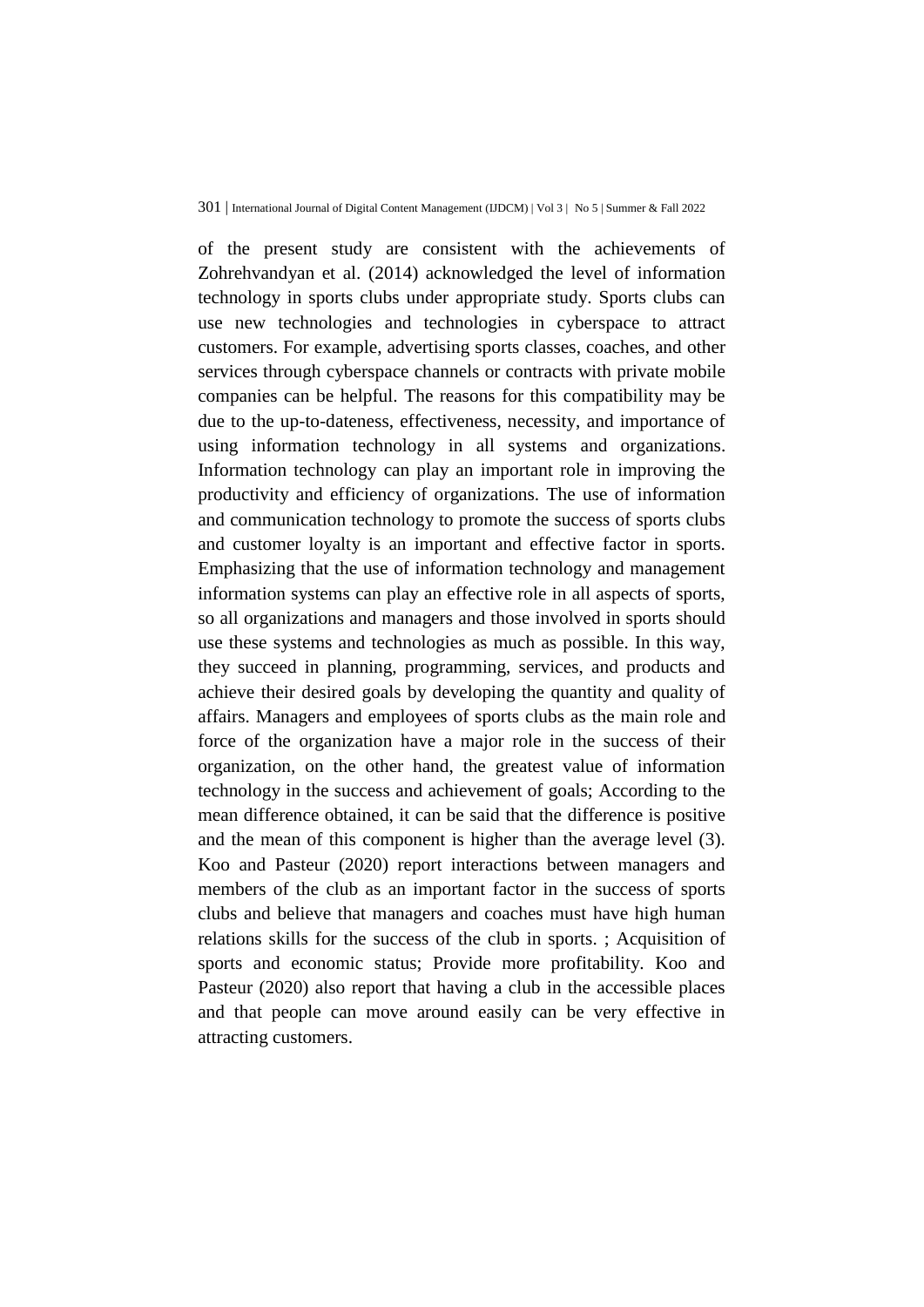

Figure 2. the proposed research model

Considering the effect of marketing components on information and communication technology and finally the effect of these two variables, directly or indirectly, on attracting customers of sports clubs (Figure 2 of the proposed research model), it can be acknowledged that there are such things as good Behavior of club managers, necessary expertise, proper appearance, effective training, commitment to work, establishing proper communication and having human relations skills, up-to-date knowledge of coaches, proximity of club to residence, proportionality of tuition with income, easy access to quality Proper work in the club, proper planning for athletes, the presence of accessories in the club based on the components of the marketing mix can be effective in marketing private clubs and attract more people. What can be inferred is that effective human relations and having high human skills are the most important characteristics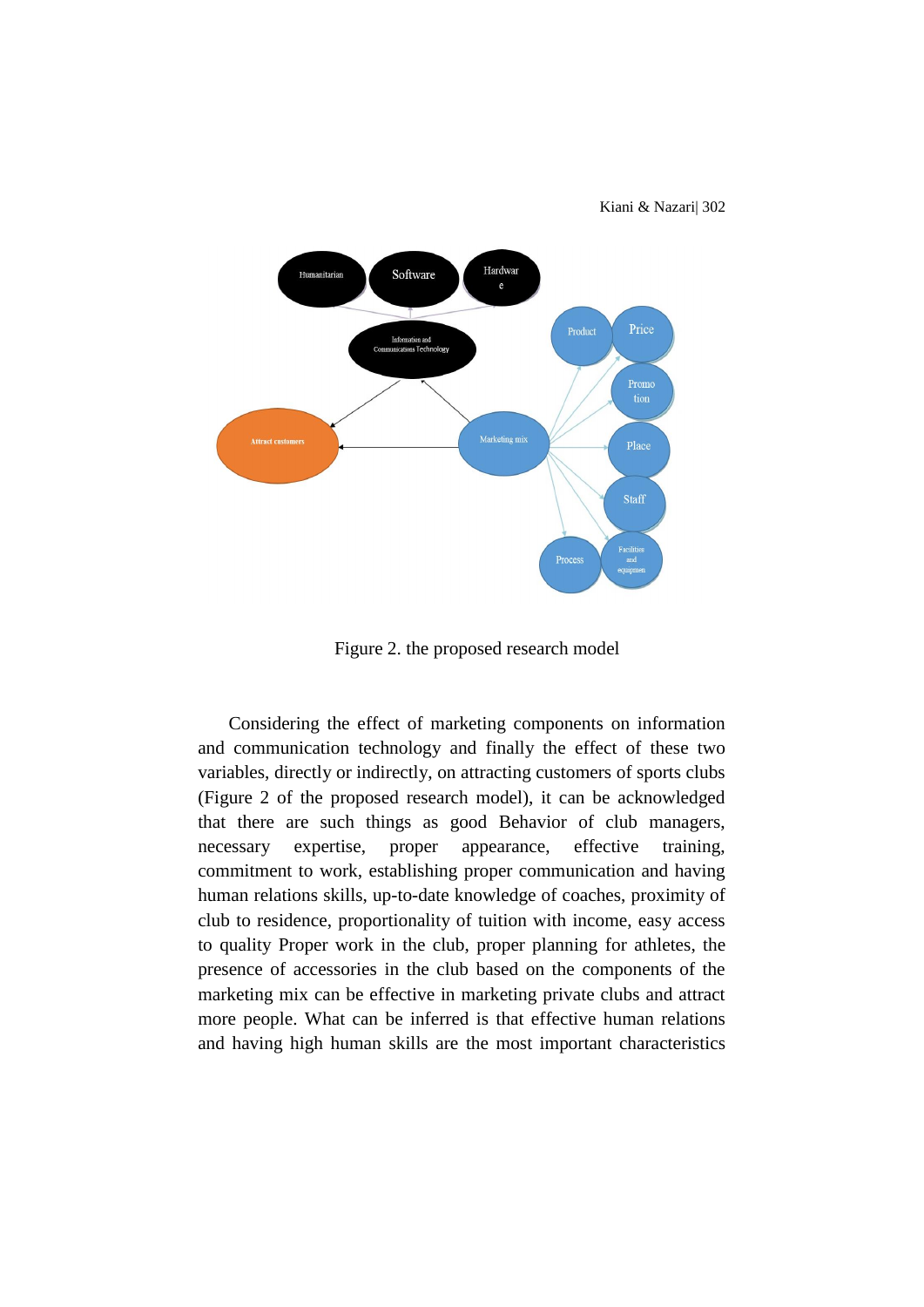that managers, employees and coaches of private clubs should have and with good morals can attract many fans. That's why Hick Me et al. (2005) is a powerful program they suggest sports managers and believe that by training human relations and social skills, sports clubs can be more profitable, and this can help the sports economy a lot.

That is why they propose an empowerment program for sports managers and believe that by training human relations and social skills in sports clubs can be more profitable and this can help the sports economy a lot. . They also report interactions between managers and members of sports clubs as an important factor in sports success and believe that managers and coaches must have high human relations skills to ensure the success of the club in sports and economics. Another element of marketing is the location element. If sports clubs are built in places that are easy to access and in places that are not high traffic and less crowded, it can be effective in attracting customers. Having the necessary facilities and equipment in the club and equipping the club with modern and new equipment can be in the sports marketing of sports clubs. The existence of equipment and facilities as a psychological element affects the mentality of customers and they believe that equipment can have a positive effect on the motivation and sport success of members psychologically. It must be acknowledged that the future will be for those organizations that adapt to the new realities and their requirements. Managers who seek to use information technology in the implementation of quality cost management, Market research, production lines, tests and product reliability design, while increasing the quality that the customer wants, reduce quality costs. In today's world and the dynamic and highly competitive economic environment, information technology has become one of the Become key players and upgrade your position to reach a strategic capital. Information technology can lead an organization to innovate, increase productivity and generate value for customers and be considered a competitive advantage. The benefits of information technology in organizations, including cost savings,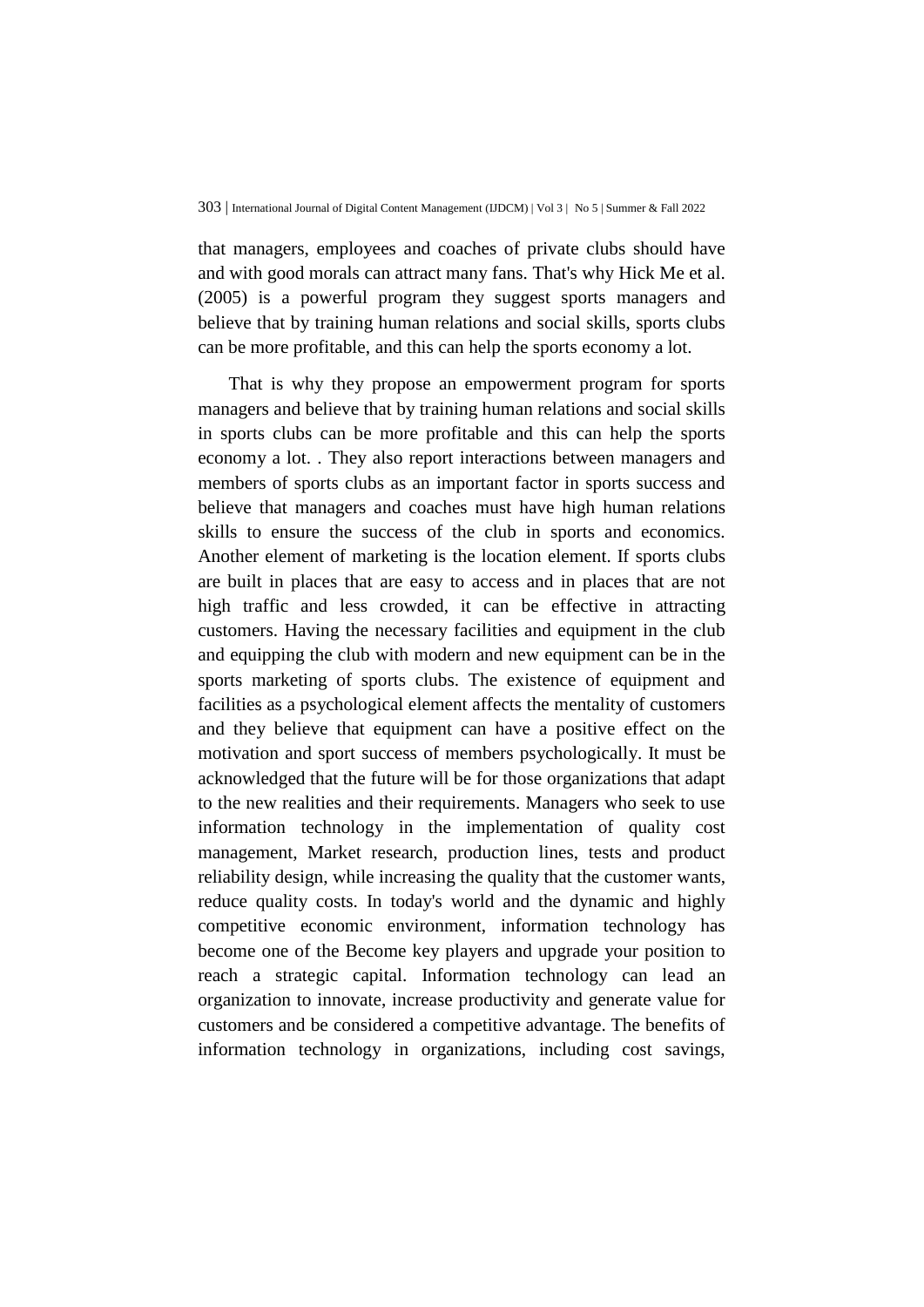prevention of human error, organizational effectiveness, increased efficiency and revenue improvements are very thought-provoking. Therefore, today, the per capita cost of information technology per manpower is considered as one of the indicators of national development of countries. Information technology will reduce costs by increasing access to information, processing and retrieval. Therefore, today, the per capita cost of information technology per manpower is considered as one of the indicators of national development of countries. Information technology will reduce costs by increasing access to information, processing and retrieval.

In general, it can be acknowledged that today the competition in various industries, including the sports industry is increasing. Because sports service organizations offer similar services to stakeholders, such as private clubs, the competition is for customer acquisition and, most importantly, retention. Club managers must use their competitive intelligence to achieve this goal and use market orientation to compete with other clubs and meet the needs and wants of their customers. Therefore, it is suggested that the senior managers of the private clubs of sports clubs assign a special sign and logo for their hall and choose a suitable name for the hall. Familiarity with the culture of the people of that area, proper communication of employees with customers and the amount of training and education of coaches, be aware and be effective in selecting the best and most trained coaches and staff.

#### References

- Akroush, M. N., Dahiyat, S. E., Gharaibeh, H. S., & Abu‐Lail, B. N. (2011). Customer relationship management implementation: an investigation of a scale's generalizability and its relationship with business performance in a developing country context. *International Journal of commerce and Management*.
- Ameri Asl, Hassan, Ghasemi, Hamid, Hosseini, Masoumeh. (2020). Comparison of the status of sports coverage in the education websites of the provinces with emphasis on sports and the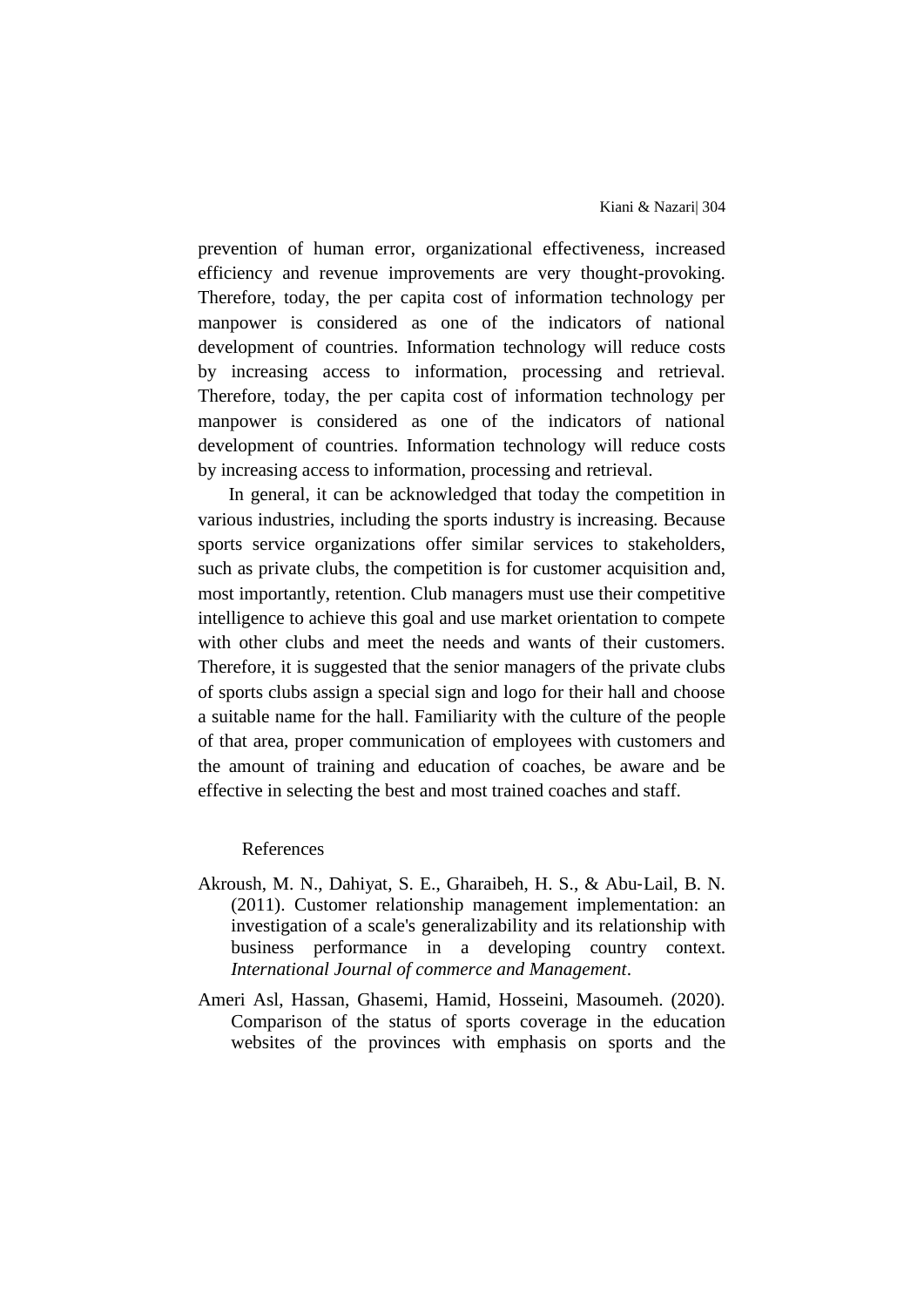connection of news with the degree. *Journal of Communication Management*.[in Persian]

- Bahrami, Shahab, Kiani, Mohammad Saeed. (2021). the Impact of Social Media and the Internet on Sports Event Marketing. *Journal of Communication Management in Sports Media jsm*.2021.50368.1369
- Capatina, A., & Touzani, M. (2011). *Development of a Web Marketing Plan for an e-Book–Challenges and Opportunities.*
- Co, Y. J. Pastor, D. L (2020). Current issues and conceptualizations of service quality in recreation and sport industry. *Sport Marketing Quarterly*, 13(2): 159-167.
- Couger D, Robert A, Edward B. (2012).Opperman Motivation Levels of MIS Quarterity. *Information System Management*, 4(2), 55-84.
- Deepak, V. (2018). *Digital marketing management*. International Journal of Management, IT & Engineering, Vol. 8, Issue 10.
- Edvia, C.; Nwamarah, G. Eseying E. (2012). Management Information System University Administration*. South African Computer Journal*, 29(1), p98.
- Farahani, A. Ghasemi, H. Honary, H. Khodadadi, M. (2014). FBBE Modeling of Iranian Football Clubs. *Applied Research in Sport Management*, (3) 3: 65-51. [in Persian]
- Han, Can, Ma, Lu. Luying, Gan. (2017). The Research on Application of Information Improvement.
- Iddris, F., & Ibrahim, M. (2015). Examining the relationships between e-Marketing adoption and Marketing Performance of Small and Medium Enterprises in Ghana. *Journal of Marketing and Consumer Research*, *10*, 160-169.
- Miles, S. J., & Van Clieaf, M. (2017). Strategic fit: Key to growing enterprise value through organizational capital. *Business Horizons*, *60*(1), 55-65.
- Kayaman Ruchan & Arasli H. (2007). Customer based brand equity: evidence from the hotel industry. *Managing Service Quality*, 17(1): 92-12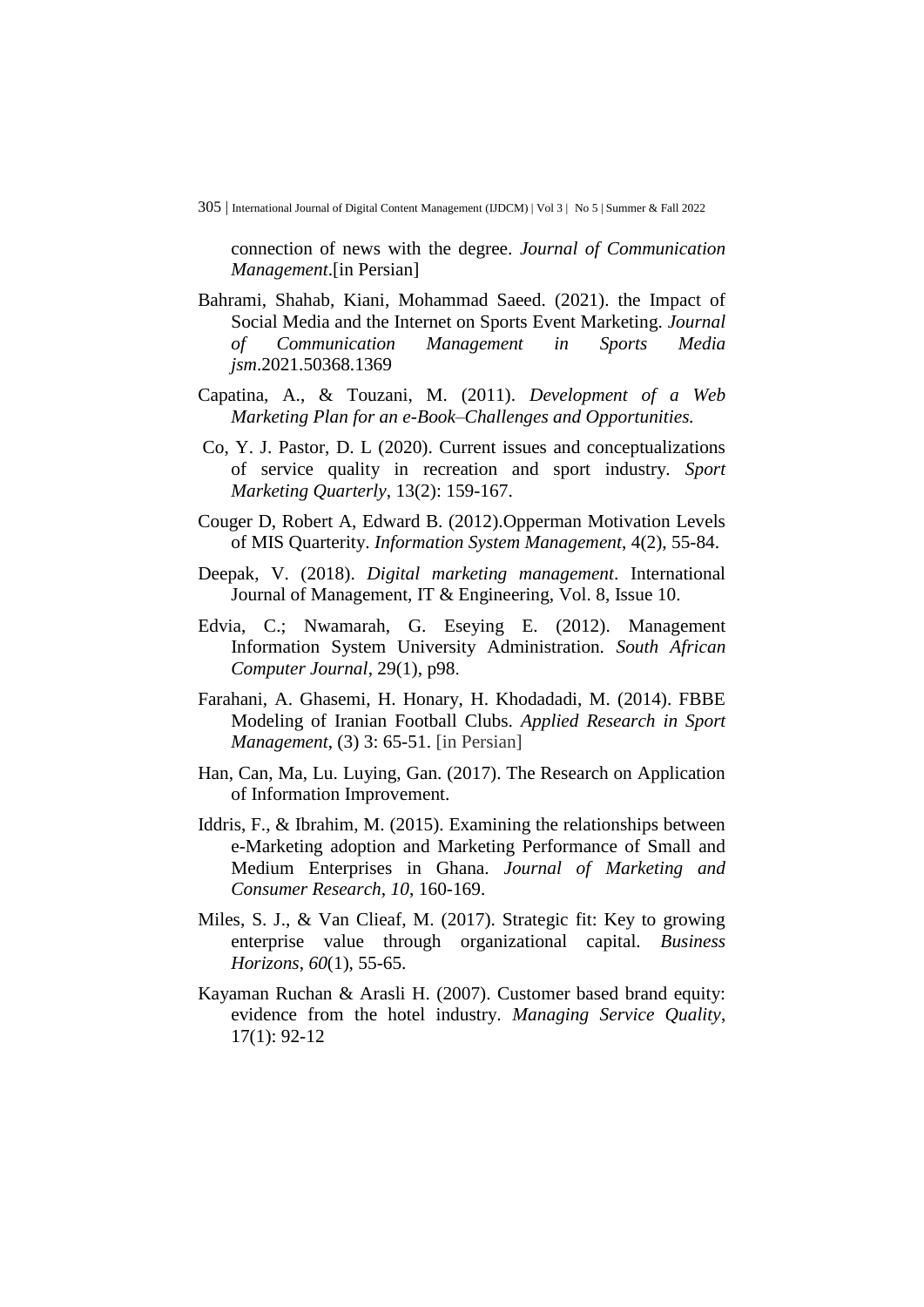- Keller K. (2018). Building Customer-Based brand equity. Marketing Management,12(2):14-19.
- *Kim, A. J., & Ko, E. (2012). Do social media marketing activities enhance customer equity? An empirical study of luxury fashion brand. Journal of Business research, 65(10), 1480-1486.*
- Kircova, Ibrahim; Dilaysu, Cinar; "*Digital advertising practices and its impacts on students: An application in the public*"; Handbook of Research on Effective Advertising Strategies in the Social Media Age, pp. 388-407, 2015.
- Kyle, G.T, Kerstter,D.L, Guadagnolo, F.B .(2003). Manipulating Consumer Price Expectations for a 10k Road Race. *Journal of sport mangment*, 17,142-155.
- Loakimidis, M. (2016). Online marketing of professional sports clubs: engaging fans on a new playing field. *Sports Marketing & Sponsorship*, 11 (4): 271-282.
- Murali S, Pugazhendhi S, Muralidharan C. (2016). Modeling and investigating the relationship of after sales service quality with customer satisfaction, retention and loyalty  $- A$  case study of home appliances business. *Journal of Retailing and Consumer Services*. 30 (2016) pp. 67–83.
- Nazari, R. Dehkordi, F. Neyazy, P. Gavamei, F. (2017).The Effect of Brand Equity on Brand Alliance Strategy in Order to Promote the Brand Strategic Position. Case Study: Sepahan's Sport Club . *International Journal of Economic Perspectives*, 2017, 11(1), 455-465. [in Persian]
- Pedragosa V, Correia A. (2009). Expectations, satisfaction and loyalty in health and fitness clubs. *International Journal of Sport Management and Marketing*, 5(4), pp: 450-464.
- Rice, R.E. & Leonardi, P.M. (2013). Information and communication technology in organizations: Studies of influences, contexts and processes, and outcomes across disciplines. In L. Putnam, & D. K. Mumby (Eds.), Sage handbook of organizational communication (3rd ed). Thousand Oaks, CA: Sage Publications, PP: 425-448.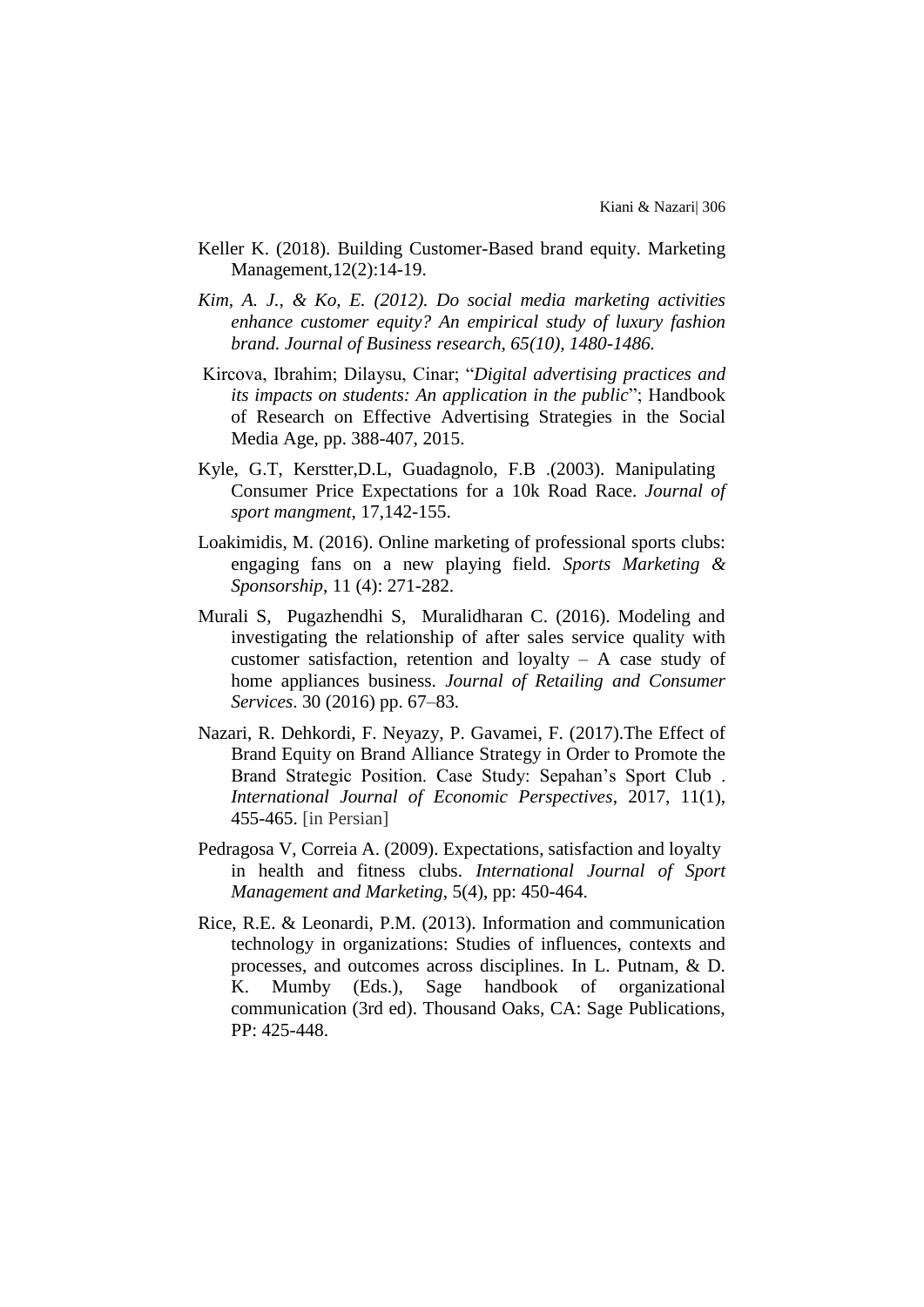- Saeedi,R. Emad Hosseini, Farzam. F. (2015). Its quality of service and customer satisfaction and loyalty clubs for women in Mazandaran province. A study sports management and motor behavior. 11(22). Pp. 29-38. [in Persian]
- Santouridis, I., & Veraki, A. (2017). Customer relationship management and customer satisfaction: the mediating role of relationship quality. *Total Quality Management & Business Excellence*, 66 (9-15)
- Shahbazi, Reza, Jalali Farahani, Majid, Khabiri, Mohammad. (2019). Survey and ranking of the role of mass media in the development of sports tourism in Tabriz. *Journal of Communication Management in Sports Media*, 7 (1), 77-84
- Taylor, D.; Strutton, D. (2010). Has e-marketing come of age? Modeling historical influences on post-adoption era Internet consumer behaviors. *Journal of Business Research*, 63, Issue (9- 10), pp. 950– 956.
- Vaziri Gohar, Hamid Reza, Abdolhosseini, Reza. (2020). Application of new technologies and digital marketing in attracting the audience in the field of education. *Industrial Technology Development Quarterly*, 18 (41), 51-64[in Persian]
- Zohre vandyan, Karim. Mohammadzadeh, Farid. Khosravizadeh, Esfandiar. (2014). The relationship between effective marketing and competitive intelligence of sports clubs Alborz Province. *Letters Marketing Management*, 1(1):51-59. [in Persian]
- new normal–technology perspective. *International Journal of Management (IJM)*, 12(5).
- Glaser, B. G., & Strauss, A. L. (1965). *Awareness of Dying. Id. The Discovery of GroundedTheory: TheStrategies for Qualitative Research*.
- Guba, E. G., & Lincoln, Y. S. (1994). *Competing Paradigms in Qualitative Research*. In N. K.
- Halder, U. K. & Juthika, S. (2012). *Human resource management. New Delhi*, India: Oxford University Press.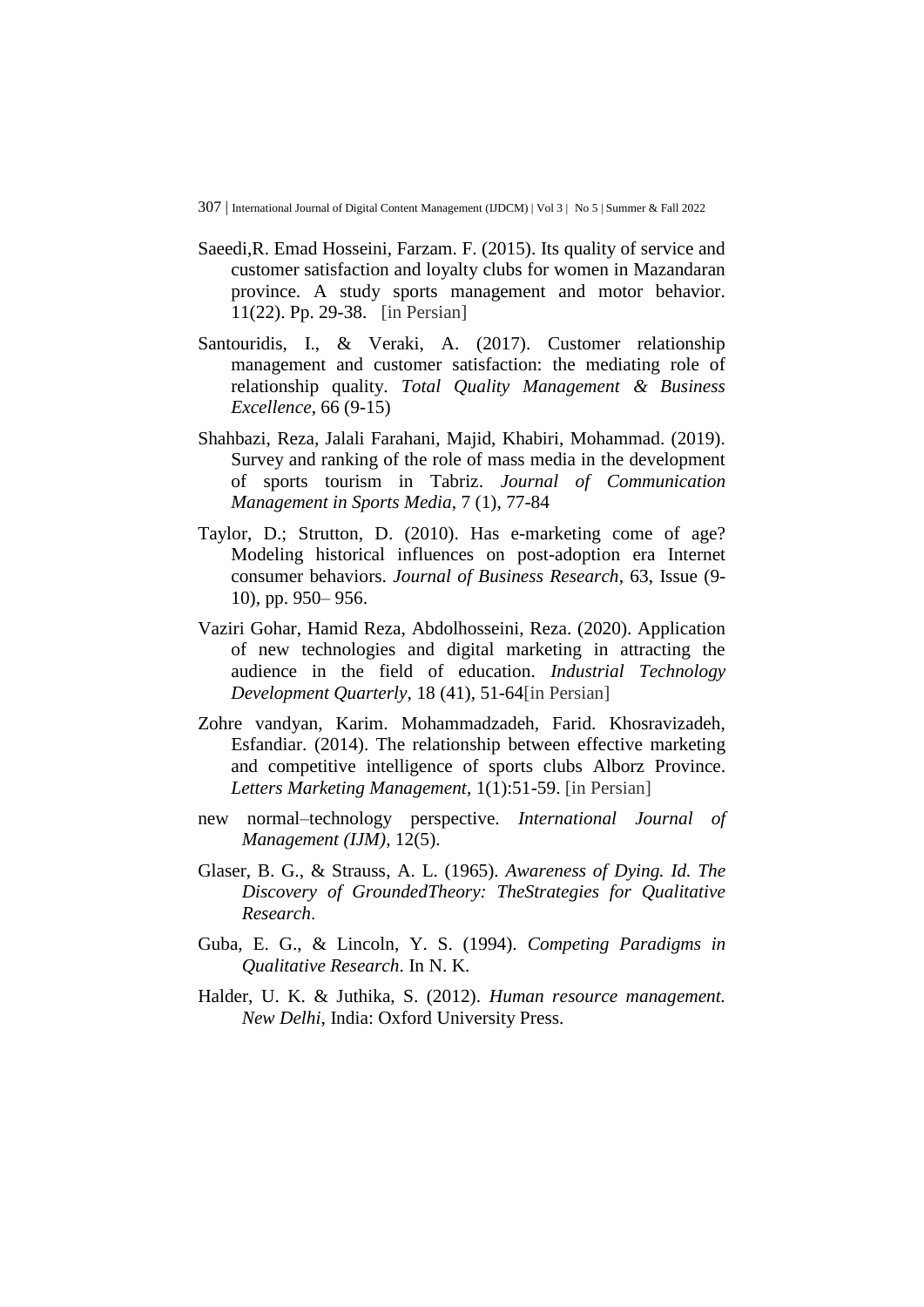- Harsch, K., & Festing, M. (2020). Dynamic talent management capabilities and organizational agility—A qualitative exploration. *Human Resource Management*, *59*(1), 43-61.
- Hillmann, J., Duchek, S., Meyr, J., & Guenther, E. (2018). Educating future managers for developing resilient organizations: The role of scenario planning. *Journal of Management Education*, *42*(4), 461-495.
- Hongal, P., Kinange, U. (2021). A study on talent management and its impact on organization performance-an empirical review. *International Journal of Engineering and Management Research*, 10.
- Jones, M. D., Hutcheson, S., & Camba, J. D. (2021). Past, present, and future barriers to digital transformation in manufacturing: A review. *Journal of Manufacturing Systems*, *60*, 936-948.
- Kataoka, T., Morikawa, K., & Takahashi, K. (2019). Strategic Human Resource Management Simulation Considering Work Elements, Skills, Learning and Forgetting. *Procedia Manufacturing*, *39*, 1633-1640.
- Khalili A., Gholami, A., Daneshfard, K. (2021). Identifying and measuring the factors affecting talent management in Iran's national gas industry (Case study: Fajr Jam Gas Refining Organization) *Human resource management in the oil industry*; 11 (43): 139-160. [in Persian]
- Kreiner, G.E. (2016). Tabula Geminus: a 'both/and' approach to coding and theorizing, in Elsbach, K.D. and Kramer, R.M. (Eds), Handbook of Qualitative Organizational Research: Innovative Pathways and Methods, Routledge, New York, NY: 350-361.
- Lee, M.Y. and Edmondson, A.C. (2017). Self-managing organizations: exploring the limits of less-hierarchical organizing. *Research in Organizational Behavior*, 37: 35-58
- Liu, Y., Vrontis, D., Visser, M., Stokes, P., Smith, S., Moore, N. Ashta, A. (2020). Talent management and the HR function in cross-cultural mergers and acquisitions: The role and impact of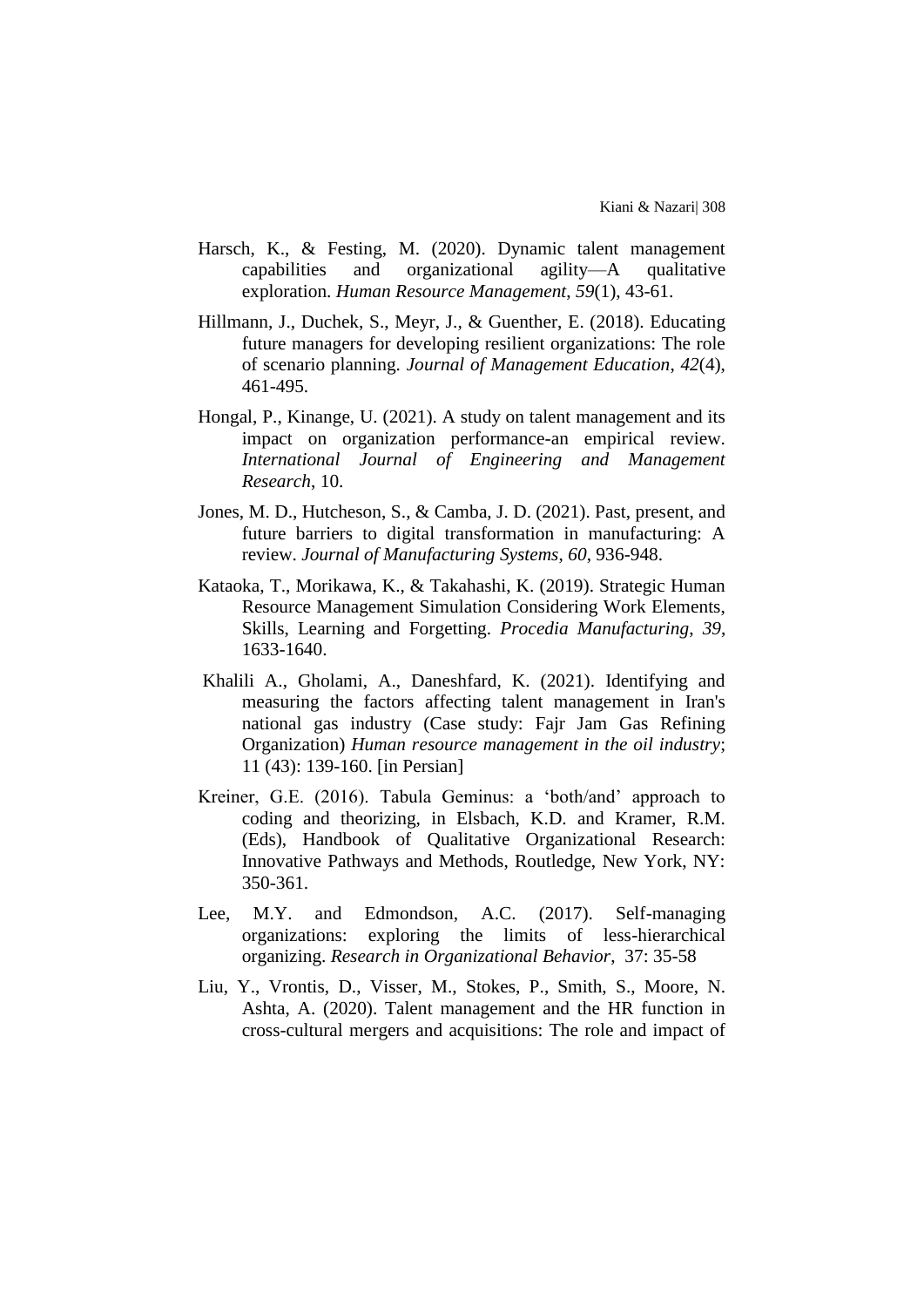bi-cultural identity. *Human Resource Management Review*, 100744.

- Malekzadeh, Gh., & Sadeghi, S. (2017). Human resource management strategy in the digital age based on big data. *Technology Growth*, 13 (2): 62-70.
- Martin, A. (2015). Talent management: Preparing a "Ready" agile workforce. *International Journal of Pediatrics and Adolescent Medicine*, *2*(3-4), 112-116.
- Meyers, M. C., Van Woerkom, M., Paauwe, J., & Dries, N. (2020). HR managers' talent philosophies: Prevalence and relationships with perceived talent management practices. *The International Journal of Human Resource Management*, 31(4).
- MIHALCEA, A. (2017). Employer Branding and Talent Management in the Digital Age. *Management Dynamics in the Knowledge Economy*, 2: 289-306.
- Morgan, M., 2017. The Employee Experience Advantage. *John Wiley & Sons*, Hoboken.
- Mothe, T. U. Nguyen-Thi. (2021). Does age diversity boost technological innovation? Exploring the moderating role of HR practices. *European Management Journal*.
- Nelis, D. Kotsou, I. Quoidbach, J. Hansenne, M. Weytens, F. Dupuis, P. (2011). Increasing emotional competence improves psychological and physical well-being, social relationships, and employability. *Emotion*, 11: 354-366.
- Ocasio, W., Laamanen, T. and Vaara, E. (2018). Communication and attention dynamics: an attentionbased view of strategic change. *Strategic Management Journal*, 39 (1): 155-167.
- Rajabipour Meybodi, A., Mohammadi, M. (2021). Designing an integrated talent management model using thematic analysis. *Human Resource Studies*, 10 (3), 79-104. [in Persian]
- Reiman, J. R. L. Kaivo-Oja, E.-P. Takala, T. Lauraeus, E. Parviainen. (2021). Human factors and ergonomics in manufacturing in the industry 4.0 context – A scoping review. *Technology in Society*. 65.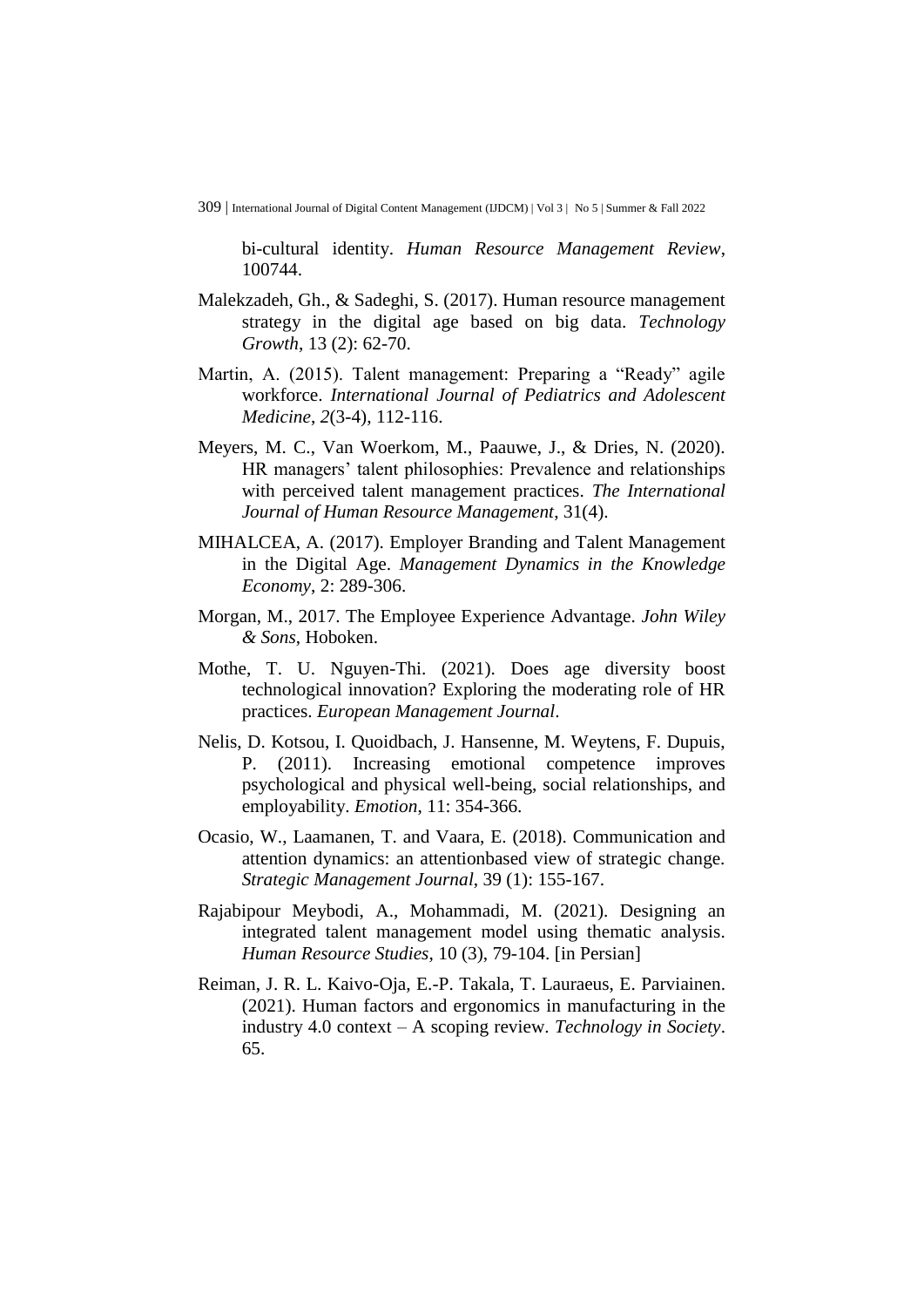- Roshan, A., Barzegar, K., Yaghoubi, M. (2021). Designing a basic model of a talent management system. *Public Management Research*, 13 (47), 161-188. [in Persian]
- Rüth, R., & Netzer, T. (2020). The key elements of cultural intelligence as a driver for digital leadership success. Leadership, Education, Personality. *An Interdisciplinary Journal*, 1-6.
- Sandler, S., (2003). The Changing Face of Talent Management. *HR Focus*. 80 (5), 13-15.
- Schmitt, A., Raisch, S. and Volberda, H. (2018). Strategic renewal: past research, theoretical tensions and future challenges. *International Journal of Management Reviews*, 20(1): 81-98
- Schwarzmüller, T., Brosi, P., Duman, D., & Welpe, I. M. (2018). How does the digital transformation affect organizations? Key themes of change in work design and leadership. mrev management revue, 29(2), 114-138.
- Sengupta, A., Lalwani, S., Goswami, S., & Srivastava, P. (2021). Reinventing HR functions with SMAC technologies-an exploratory study. *Materials Today: Proceedings*, *46*, 10169- 10174.
- Sigler, T. H., & Pearson, C. M. (2000). Creating an empowering culture: examining the relationship between organizational culture and perceptions of empowerment. *Journal of quality management*, 5(1), 27-52.
- Steffensen, D. S., Ellen, B. P., Wang, G., & Ferris, G. R. (2019). Putting the "management" back in human resource management: A review and agenda for future research. *Journal of Management*, 45(6), 2387–2418.
- Strauss, Anselm and Corbin, Juliet. (2009). Principles of qualitative research method. Translated by Buick Mohammadi. Tehran: *Institute of Humanities and Cultural Studies*. second edition.
- Strauss, Anselm L., & Corbin, J. (1990). Basics of Qualitative Research: Grounded Theory Procedures and Techniques, Sage.